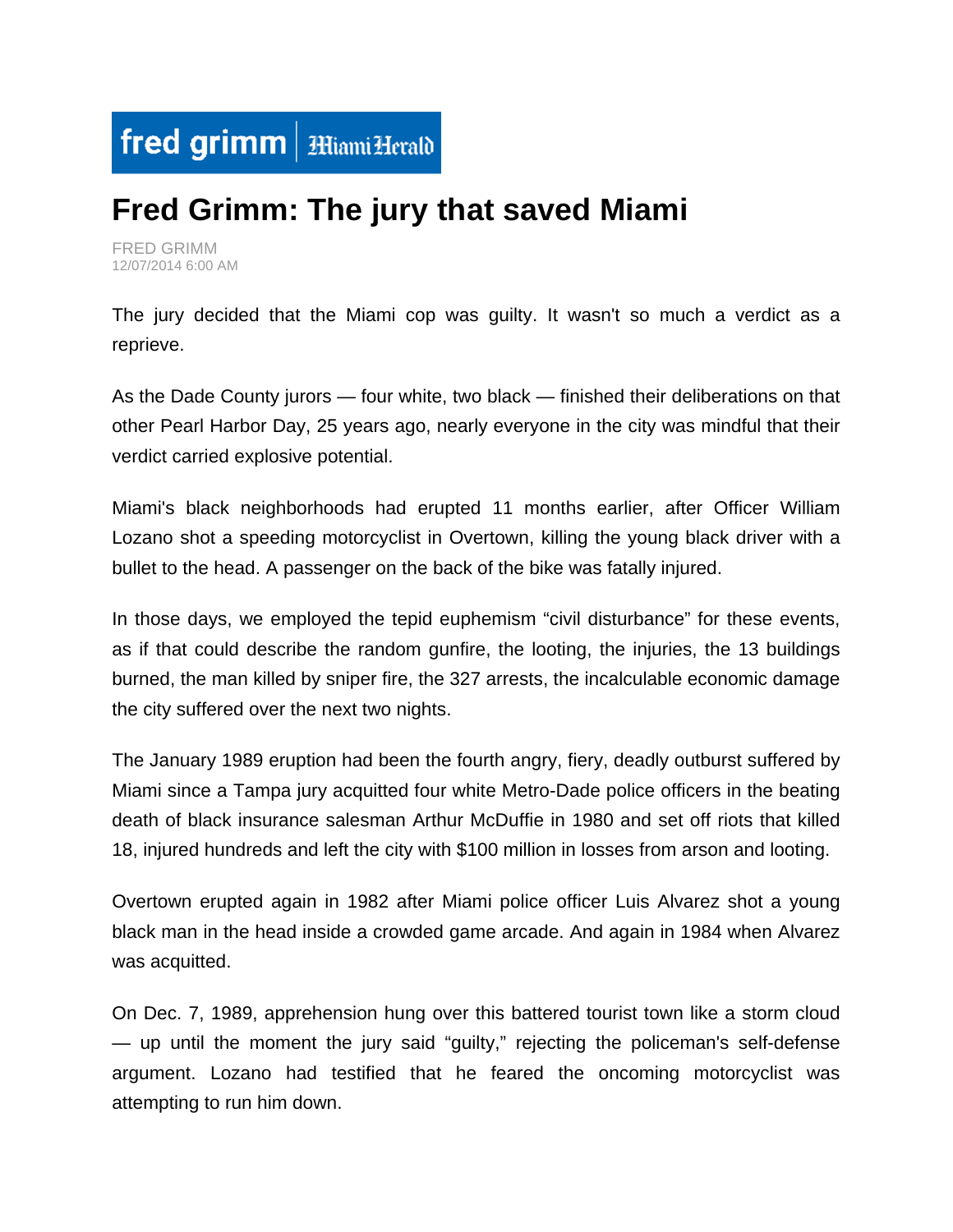The verdict wouldn't stand. Eighteen months later, the Third District Court of Appeal decided that the community's collective sense of dread might have influenced the Dade County jury. "Surely, the fear that one's own county would respond to a not guilty verdict by erupting into violence is as highly impermissible a factor as can be contemplated," the appeal panel wrote, ordering a new trial because the Dade circuit judge had refused a defense motion for a change of venue.

The judges also decided the trial judge had erred when he allowed testimony that Lozano's training cautioned police officers against firing at moving vehicles. And the judge, they said, should have instructed the jurors that Lozano had no legal obligation to get out of the way of the oncoming motorcycle.

As my colleague David Ovalle has reported, the Third District decision has had a profound effect on subsequent cases involving police shootings in the line of duty. Future prosecutions of police officers, even in outrageous cases, would become a heavy lift. Even more so since Florida loosened the definition of self-defense. The  $25<sup>th</sup>$  anniversary of the Lozano case conjures up inevitable comparisons to the fatal police shooting on Aug. 9 in Ferguson, Missouri, that has caused so much national consternation about race and police shootings and law enforcement in black neighborhoods.

Of course, in Miami things are always more complicated than a black-man-white-cop confrontation out in the Midwest.

On the evening of Jan. 16, 1989, the Martin Luther King holiday, a police car was pursuing Clement Anthony Lloyd, 23, a native of the Virgin Islands, as he raced through Overtown on his red, very fast, 1,000-cc Kawasaki Ninja. His friend, Allan Blanchard, 24, newly arrived from V.I. himself, was mounted on the bike behind Lloyd.

Officer Lozano was on Northwest Third Avenue, on foot, investigating a minor crime, when he saw the bike with the two black men speeding toward him in the wrong lane. He fired a single shot from his Glock 9mm pistol. Lloyd, hit in the head, crashed into an oncoming car. The suspected small-time drug dealer, known as "Bigga" to his friends, had been wearing four gold bracelets and two gold necklaces. He had \$1,514 wadded in his pants pocket.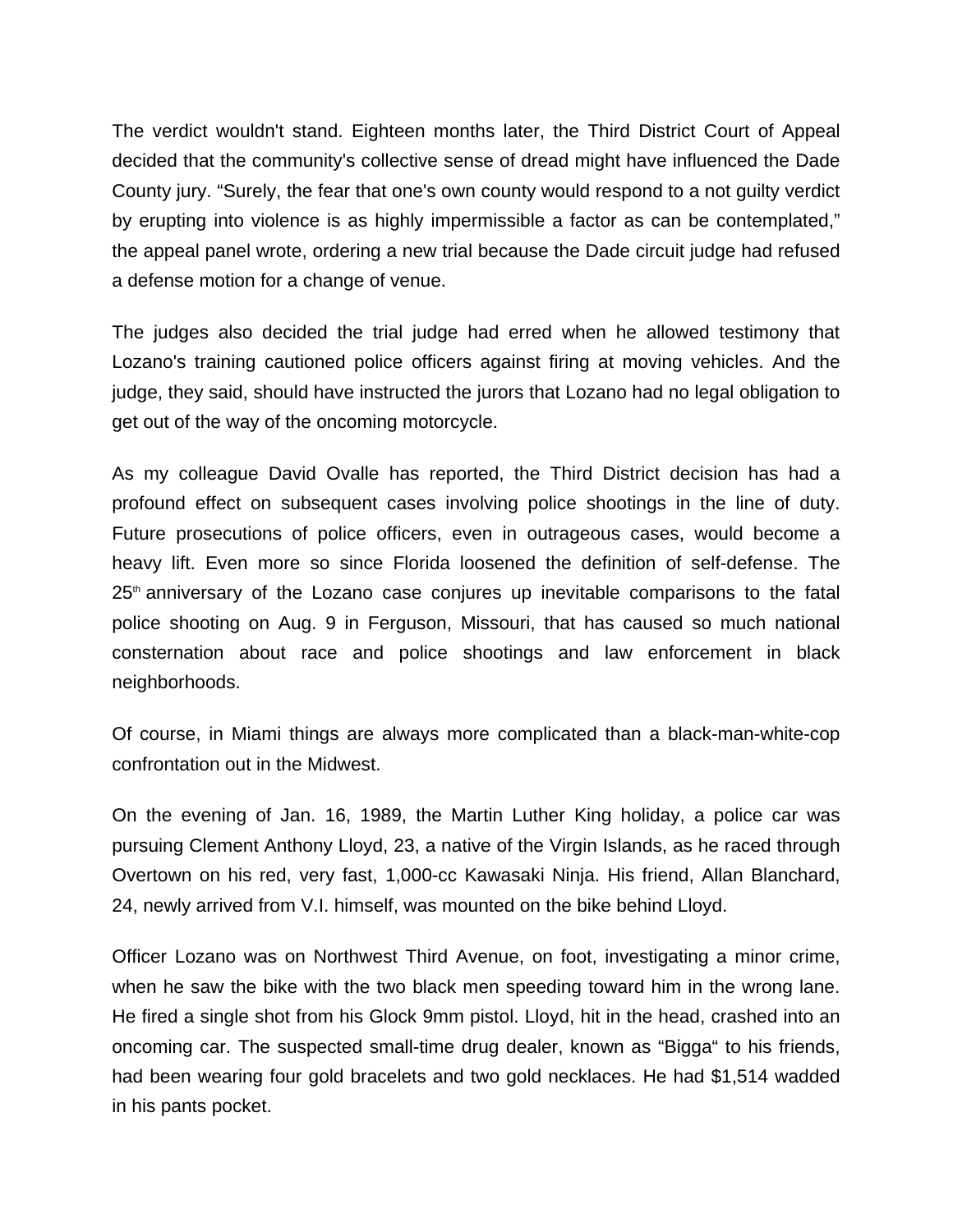The scene quickly drew an angry crowd. Unlike what unfolded in Ferguson in August, Miami city officials rushed to Overtown, desperate to head off yet another awful outburst, another round of national stories branding Miami as "Paradise Lost." The timing was excruciating. It was Super Bowl week in Miami and the San Francisco 49ers and the Cincinnati Bengals and 100,000 visitors were in town, along with 1,500 journalists covering the game, ready to be diverted from mindless sports trivia to breaking riot coverage.

Unlike anything seen last summer when Ferguson was about to erupt, Miami Mayor Xavier Suarez was on the scene, wading into the crowd in Overtown, trying to defuse the growing anger. Reporters described how Suarez "bare-headed, a jacket over his left arm, his right arm raised, walked from one angry clot of young black men to the next, appealing for calm." The mayor implored them "Please quit! Please stop!" as bottles were hurled toward him, shattering at his feet.

It was a brave attempt, but the madness escalated. And once again, the utter irrationality of mob anger devoured Overturn and Liberty City. Among the businesses looted and burned that night was Liberty Mart, which had been opened in Liberty City after the 1980 riots as an altruistic operation that would provide jobs for women who lived in that stricken neighborhood. The JESCA daycare center next door was ruined.

Unlike what unfolded in Ferguson, the Miami policeman who fired the fatal shot was quickly hit with criminal charges — two counts of manslaughter. Of course, this being Miami, where issues are never as simple as black and white, there were certain ethnic complications. Hispanic civic leaders protested that Lozano, who was born in Bogotá in 1959, had been made a scapegoat. The Colombian American Small Business Association protested that Lozano was sacrificed to appease the black community. The Coral Way Colombian Lions Club and the Colombian Association of Journalists added to the clamor.

More than 70 Hialeah politicians and cops and residents showed up at a fundraiser for Lozano's legal fund. The money helped Lozano hire Roy Black, who was becoming known as one of the nation's leading criminal defense attorneys.